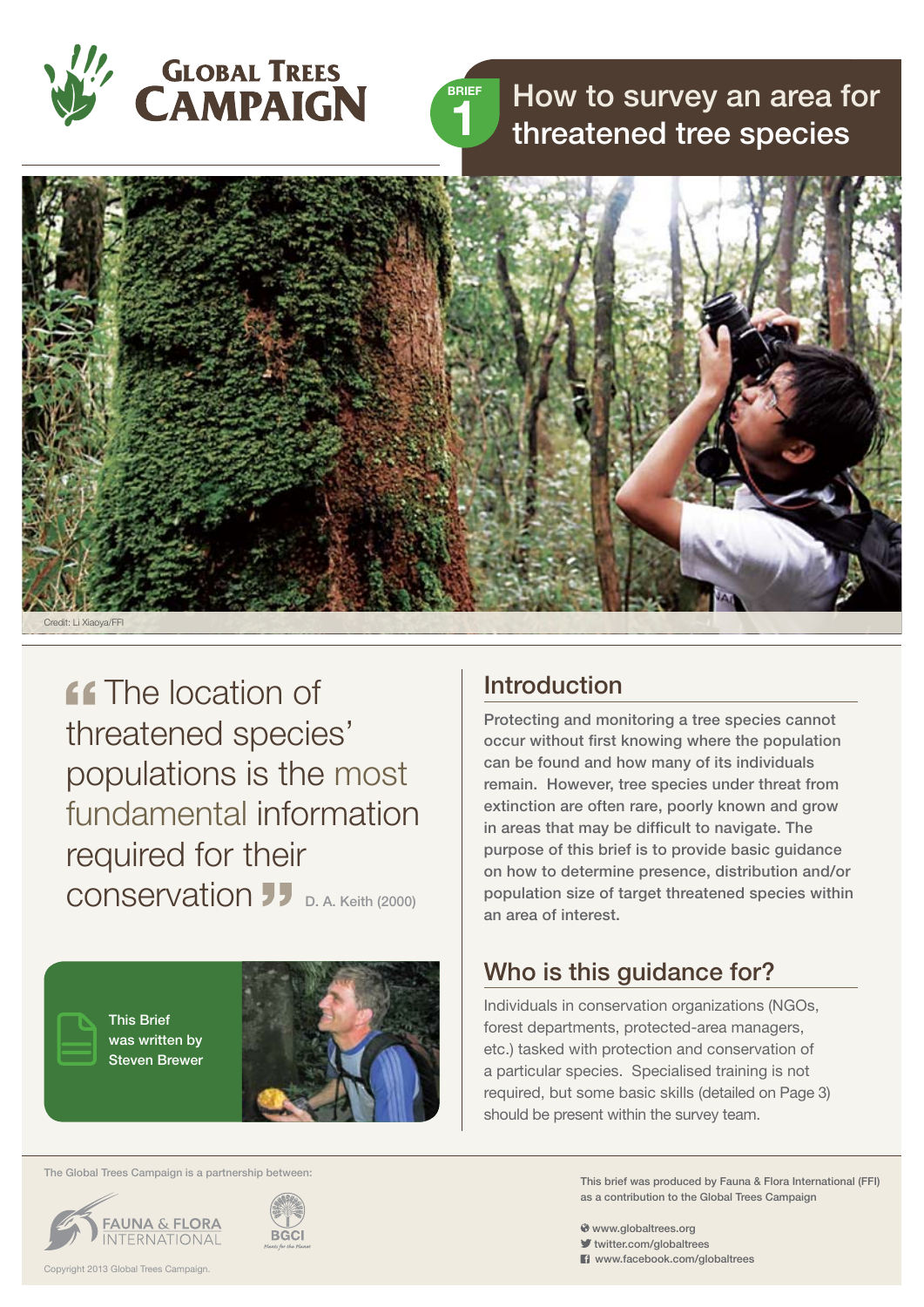



# Before you start

Two common mistakes made when conducting species surveys are (1) rushing out to the field before knowing exactly what kind of prior information and skills are needed, and (2) trying to do too much too soon, rather than taking a long-term view of what is trying to be accomplished. By following the step-by step guide below, you will be able to complete more efficient and effective surveys.

### **Step 1: Determine the purpose of your survey**

**What is the primary purpose(s) of the survey? Is it to determine whether the species is present? Or is it to determine distribution and/or the abundance of that species?** 

#### **Step 2: Select your survey method**

**Your choice of method will depend on the primary purpose of your survey. Some methods focus effort on areas of high potential habitat for the target species whereas others take a more systematic approach. An appraisal of available survey methods is given in Pages 4-5.**

### **Step 3: Know your species in advance**

**All existing information about the target species should be collated and stored in one place, with backup copies stored elsewhere. This information can be gathered from published literature, reports and other studies, herbarium specimens and collections databases, as well as from local loggers, hunters, and villagers who use the species or spend time in habitats where they are found. If time is limited, at least make sure you have an idea of where to go (see 'Location'), when to go (see 'Phenology') and what to look for (see 'Identification issues').**



What kind of environment preferences does the species have, if any? Start by examining how rainfall, geology/soils, topography, elevation, and environmental disturbances such as fire or storm damage helps or hurts populations of the species. Many herbarium specimens have GPS coordinates attached to them, helping you to determine locations and suitable habitats for fieldwork.



What time of year does the species fruit, flower or drops its leaves (if it does so periodically)? This may help inform the timing of fieldwork – often, the quickest way to find a tree species growing in a mixed forest is to look for the fruits, flowers, or leaves of the target species.

2



Are there any closely-related, or unrelated, tree species that might be mistaken for this species in the area? If so, how do you tell the differences? The best way to gather this information is from a botanist who specializes in the relevant plant family. Botanists can be found at herbaria (institutions that house plant specimens, data, and scientists). Other good sources include floras (books on the plants of a particular area).

**BGCI** 

 www.globaltrees.org twitter.com/globaltrees

**El** www.facebook.com/globaltrees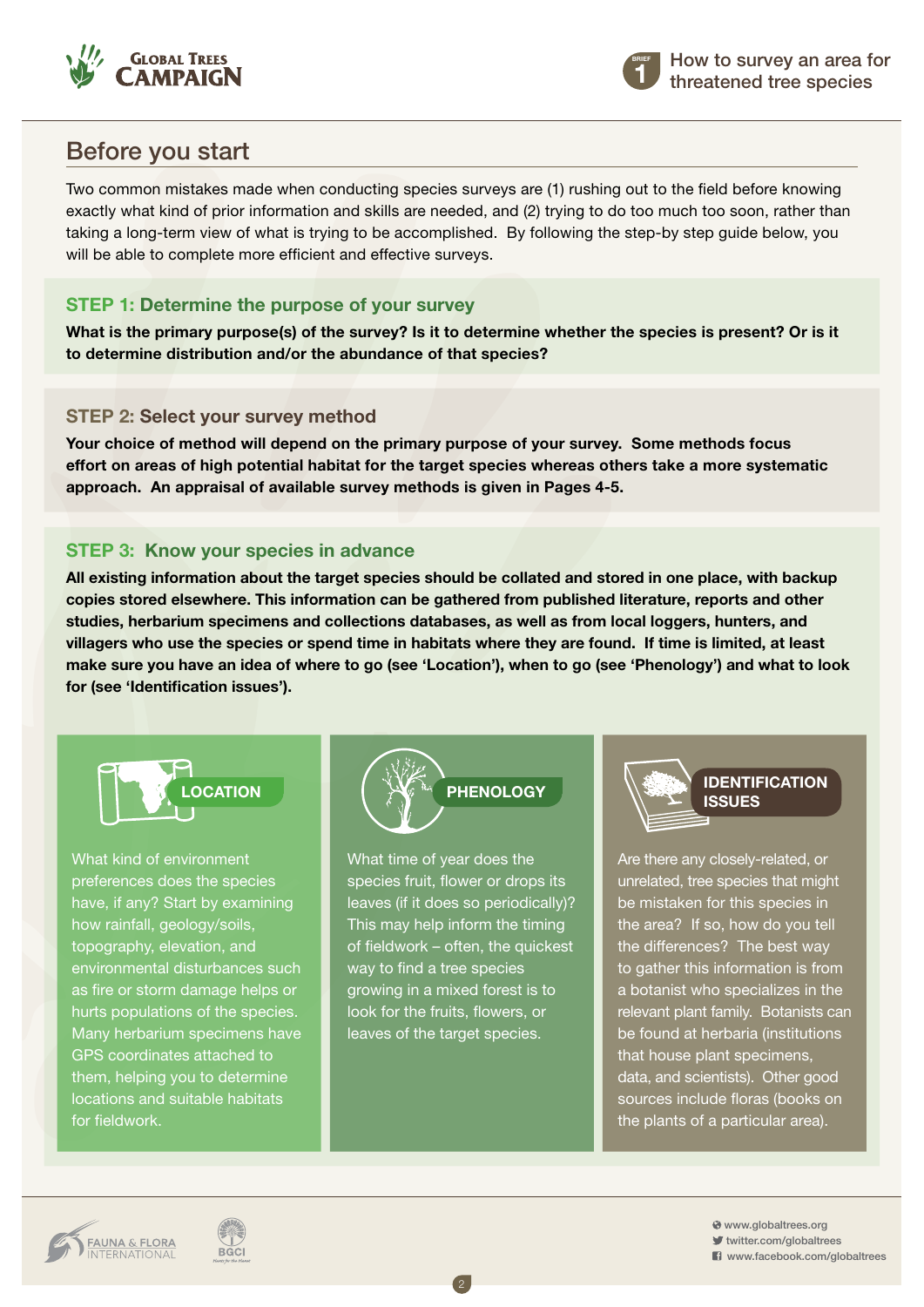



**How do you** 

**measure DBH?** 

To measure the Diameter at breast height of larger trees, take readings (in cm) from a diameter tape wrapped around the tree stem (at 1.3 metres above the ground) or use an ordinary measuring tape and divide the girth by Pi (3.14).

DBH of saplings and small trees is typically measured

STEP 4: Make sure your team has the right skills

**Your team should have the following skills**

- **1) Map Reading:** 
	- a) Looking at a topographic map and interpreting specific landscape features, for example what parts of the map show hilltops, slopes, streams, valleys etc.;
	- b) Reading approximate latitude and longitude from a specific point on the map, or putting a marker on the map that matches the location of a given latitude and longitude.
- **2) Navigation and use of a handheld GPS device:** 
	- a) Recording locations of trees on the GPS or re-locating a tree already recorded on the GPS;
	- b) Following and laying-down "tracks" (records of where one walked) on the GPS device.
- **3) Use of a compass:** Finding a tree if given an azimuth (compass direction in degrees) and walking along an azimuth.
- **4) Use of a meter and DBH (Diameter at breast height) tapes:** 
	- a) Reading distances along a tape and estimating distances using a meter tape;
	- b) Determining the width of a tree stem using a DBH tape.
- **5) Plant identification:** identification of the species of interest is critical but does not necessarily require a botanist. Tree spotters who work for logging operations are the best immediate source for finding the target species, but anyone who spends large amounts of time in forests can readily pick up how to identify a particular species. When the identification of a tree is in doubt, see [GTC Brief 2](www.globaltrees.org/resources/brief2) for advice on how to collect voucher specimens.



- GPS and extra batteries
- **Compass**
- **C** Topographic Maps
- **DBH Tape (optional for some methods)**
- Weather-resistant field notebooks and mechanical pencils
- **Meter Tape (optional for some methods)**
- Binoculars for identifying tall trees (looking at leaves, flowers, fruits, etc. in the canopy)

**10X or 15X Hand lens for examining plant** material for identification

using callipers.

- **Daypack for carrying equipment**
- **Knife or machete for cutting tree bark** (aids in tree identification)
- Camera for recording plant features (optional)
- Field quide (if available) or notes for identification

3

**Food, water, and other personal gear** 



**BGCI** 

 www.globaltrees.org twitter.com/globaltrees www.facebook.com/globaltrees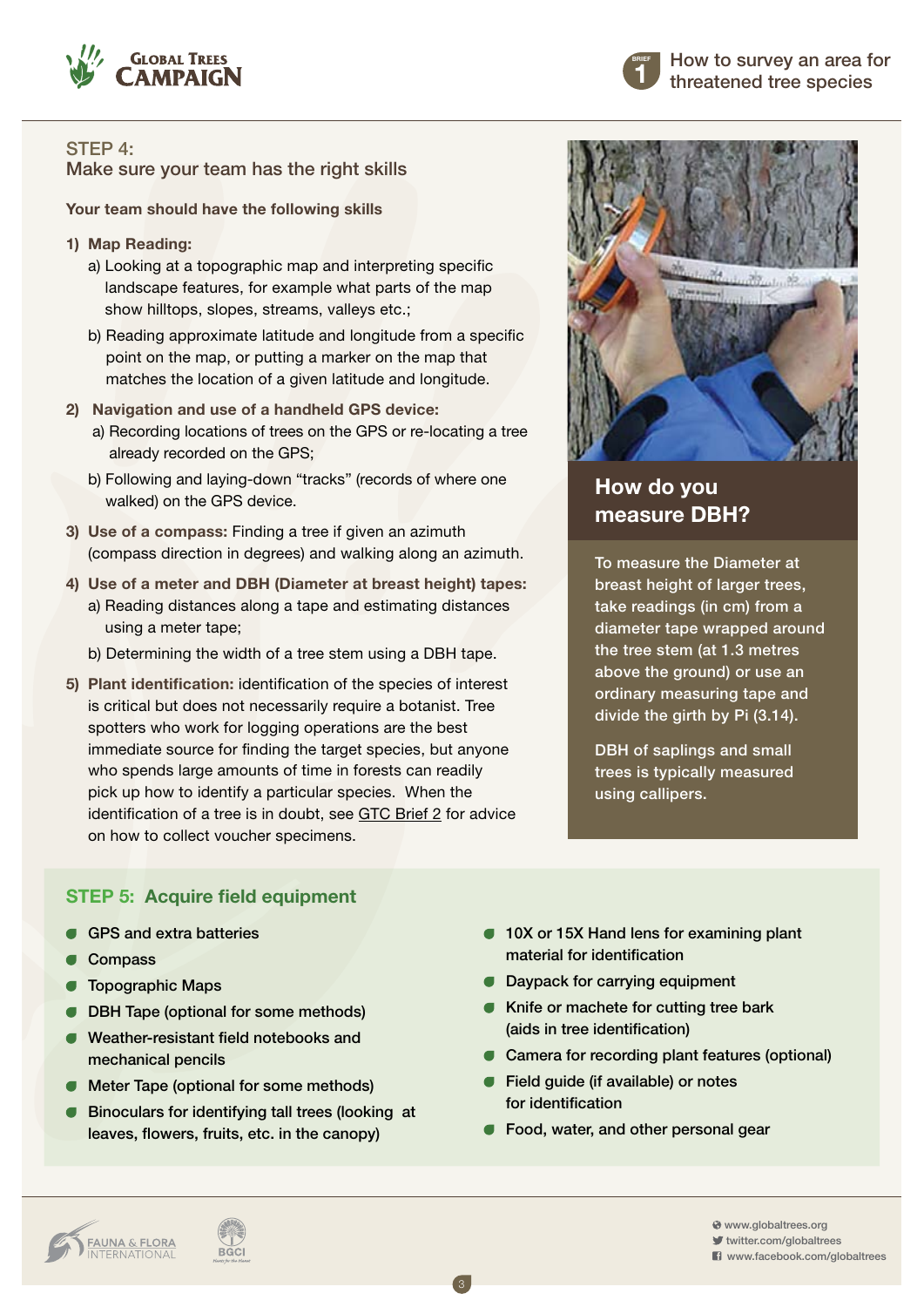

**1 BRIEF**

# Available methods for your field survey

### **Method 1: Focused or Intuitive-Controlled Surveys**

**This method focuses the intensity of surveys on areas of high potential habitat for the target species, using the experience, field "intuition" and preparation of the surveyor to guide the survey.** 

| <b>ADVANTAGES:</b>                                                                                                                                                                                                                | <b>DISADVANTAGES:</b>                                                                                                                                                                                                                                                                                                                   |
|-----------------------------------------------------------------------------------------------------------------------------------------------------------------------------------------------------------------------------------|-----------------------------------------------------------------------------------------------------------------------------------------------------------------------------------------------------------------------------------------------------------------------------------------------------------------------------------------|
| Enables you to cover most of the species' likely<br>habitat without having to cover the entire survey area<br>Efficient and relatively low cost<br>May provide a preliminary estimate of population<br>size of the target species | Provides an incomplete survey; one cannot exclude<br>the possibility that the target species occurs in areas<br>not surveyed<br>Requires field experience in similar areas and habitats<br>Requires information on (a) the survey area and (b)<br>what constitutes suitable habitat for the target species<br>to be prepared beforehand |

### **How this works in practice:**

- **1. Determine your areas of high-potential habitat by marking them on a map.** You can then plan survey routes based on locations of major landscape features/habitat types and logistical considerations such as time available, difficulty of the terrain, where to place campsites and number of personnel. Reconnaissance trips to the field may be necessary for planning.
- **2. Visit major habitats and landscape features (e.g., hill tops, slopes, valleys, etc.)** *on the way to* **high potential habitats,** in order to get a preliminary idea of whether or not the target species occurs in any type of habitat *other than* those believed to be of high potential. Focus on covering features that influence what kinds of plants grow there – i.e. anything that affects light, water availability and soils. These 'microhabitats' (disturbed areas, rock outcrops, moister areas, drier exposed areas, ravines, etc.) can be surveyed as opportunities arise.



4



 www.globaltrees.org twitter.com/globaltrees

**El** www.facebook.com/globaltrees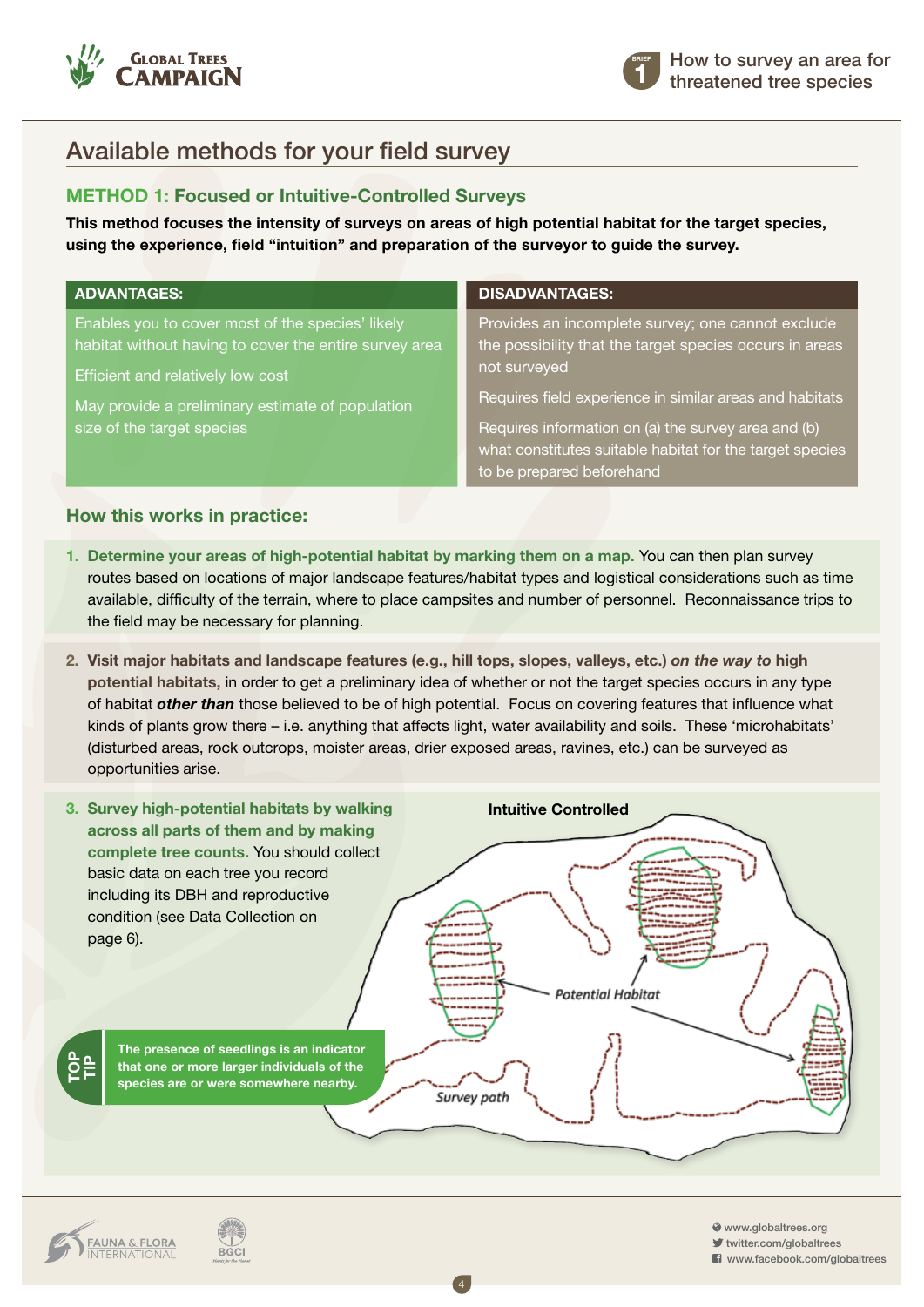

**4. Estimate abundance of the target species by assessing the extent of each sub-population (different patches of trees of the species).** Walk the approximate edges of patches and delimit a 'minimum convex polygon'. Then estimate the numbers of trees present inside each delimited patch. In this method, a surveyor walks through a patch of trees and simply gives a visual estimate of the number of trees within the area.



### **Minimum convex polygon**

**1 BRIEF**

Drawn around the outside perimeter of the population or patch of trees by walking in 6-8 compass bearings from a point near an estimated center of the patch. The trees farthest from the center are used to mark the outside boundaries of the patch. Not all tree locations have to be determined. The area of the polygon can be calculated with GIS software.

### **Method 2: Systematic & Complete**

**In this method, the surveyor walks systematically (regularly and evenly) through an entire area, locating all trees at or exceeding a minimum size class.**

Provides an accurate measure of population extent and abundance of the target species

Works well for species that are poorly known in habitat preferences or for generalist species that grow in many habitat types

#### **ADVANTAGES: DISADVANTAGES:**

Inefficient for very large areas (i.e. takes more time to complete for a given size of habitat)

Relatively expensive compared to focused surveys

### **How this works in practice: using plots and transects**

Two common types of methods used for biological surveys are plots (square, rectangular or sometimes circular boundaries used to delimit areas) and transects (lines, or narrow strips of land of a set width, along which a surveyor walks). These methods can be used to:

- **C** completely survey an entire area
- $\bullet$  provide a representative sample(s) of larger areas
- survey species with no known habitat preferences and/or
- $\bullet$  monitor tree populations over time.



5

www.globaltrees.org

twitter.com/globaltrees

**El** www.facebook.com/globaltrees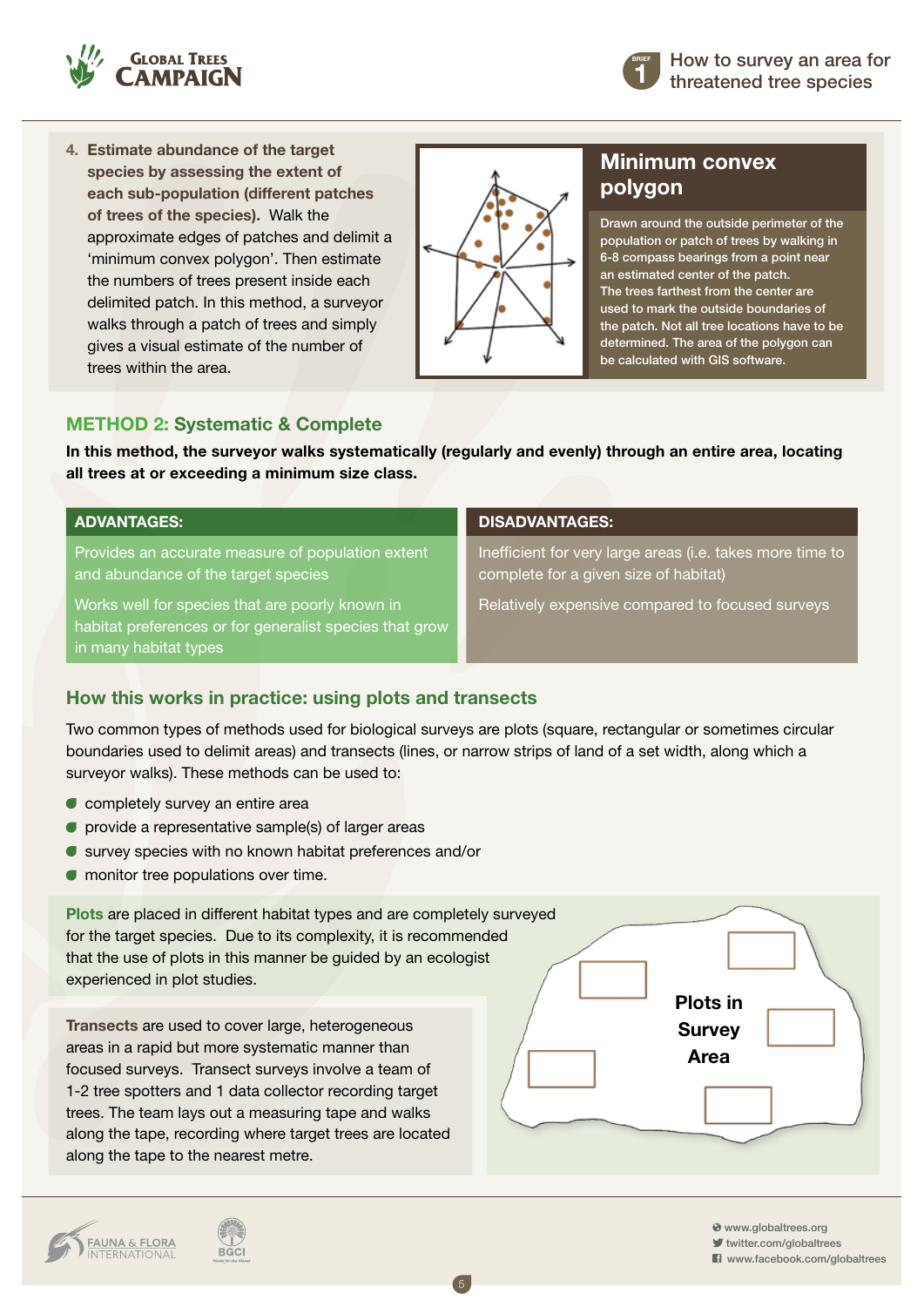



Transects may take several forms:

- $\bullet$  evenly spaced within the entire survey area
- placed in at least one of each habitat type and/or topographic feature (e.g. on hills, slopes, valleys) in the survey area or
- $\bullet$  in combination with focused surveys, concentrated in areas of suitable habitat for the target species. Combining transects with focused surveys is effective for finding target species that grow in very small patches (<5 individuals in a patch) or as widelyscattered individuals.

| -------------       | <b><i><u>BANDROMETERS</u></i></b>           | <b><i><u>SALESSERSERS</u></i></b>      | <b><i><u>PARKRESSERS</u></i></b> | <b>************</b>                    |  |  |  |
|---------------------|---------------------------------------------|----------------------------------------|----------------------------------|----------------------------------------|--|--|--|
| -----------         | ,,,,,,,,,,,,                                | ----------                             | ----------                       | -----------                            |  |  |  |
| ------------        | --------------                              | ,,,,,,,,,,,,,,                         | --------------                   | ,,,,,,,,,,,,,,                         |  |  |  |
| ----------          | ,,,,,,,,,,,,                                | -----------                            | -----------                      | ----------                             |  |  |  |
| <u>__________</u>   | <b><i><u>Association</u></i></b>            | <b><i><u><u>ARRESTERED</u></u></i></b> | <b>Rooms-Research</b>            | <b><i><u><u>Automotive</u></u></i></b> |  |  |  |
| -----------         | ----------                                  | -----------                            | -----------                      | -----------                            |  |  |  |
| -----------         | -------------                               | ------------                           | ,,,,,,,,,,,,,,                   | -----------                            |  |  |  |
| <b>TResearchere</b> | <b>TSuccessores</b>                         | -------------                          | <b>Thermometers</b>              | <b>TRANSPORTER</b>                     |  |  |  |
| -----------         | -----------                                 | ,,,,,,,,,,,,                           | -----------                      | -----------                            |  |  |  |
|                     | <b><i><u><u><u>Announce</u></u></u></i></b> | <b><i><u><u></u></u></i></b>           | <u> Loomanoon – Loomano</u>      | <b></b>                                |  |  |  |
| -----------         |                                             | ,,,,,,,,,,,,                           | -----------                      | -----------                            |  |  |  |
| ----------          | ------------                                | <b><i><u>American Comments</u></i></b> | ___________                      | ------------                           |  |  |  |
| -----------         | ,,,,,,,,,,,,,,                              | ***********                            | -----------                      | -----------                            |  |  |  |
| ----------          | ------------                                | ----------                             | ----------                       | ----------                             |  |  |  |

Transects should have a uniform width (and length if possible), to make data collection comparable among areas. For rapid surveys,

transect widths should be no more than 4m in closed forests. In woodlands or open savannahs transects can be wider: as much as 50-100m. Transects can be curved, but the more so that they are, the less acceptable they become as a survey method.



- **1. Close together transects may cause you to 'double count' the same individual tree from adjacent lines. Avoid this by only collecting data on trees sighted** *within the transect boundary.*
- **2. On the other hand, transects that are too far apart may cause you to miss a large number of trees in the space in between them.**

# Collecting and managing your data

The precise data you collect will depend on the survey method you employ. We suggest, as a minimum, that you record the data collector's name, the survey date and location (e.g. which site, plot or transect), the Map Datum you are using and the location and names of the trees you observe. You should also have a unique number associated with each individual tree and/or population and collect data on each tree's DBH and reproductive condition.

An example datasheet is provided that you may modify for your own purposes. Photo-documenting and taking notes on characteristics of individual trees are strongly encouraged; these can be written on the back of the sheet or in a separate notebook. This helps to document characteristics either not available in field guides or difficult to describe, and may serve as a reference for trees of questionable identity.

| Data Collectors Name: Jose Castello               |           |              | Date: 30/11/2013 |                    |                               |  |  |  |
|---------------------------------------------------|-----------|--------------|------------------|--------------------|-------------------------------|--|--|--|
| Location of survey: Threatened Tree National Park |           |              |                  | Map Datum: WGS1984 |                               |  |  |  |
| Transect Number: 2                                |           |              |                  |                    |                               |  |  |  |
| Transect Begins: 16.184120; -88.924030            |           |              |                  |                    |                               |  |  |  |
| Transect Ends: 16.184280; -88.923901              |           |              |                  |                    |                               |  |  |  |
| <b>Tree Species</b>                               | Latitude  | Longitude    | Point ID         | DBH (cm)           | <b>Reproductive Condition</b> |  |  |  |
| Dalbergia stevensonii                             | 16.184116 | $-88.924026$ | 001              | 20                 | <b>Not-reproductive</b>       |  |  |  |
| D. stevensonii                                    | 16.184110 | $-88.924026$ | 002              | 15                 | <b>Not-reproductive</b>       |  |  |  |
| Quiina schippii                                   | 16.184110 | $-88.924020$ | 003              | 29                 | In flower                     |  |  |  |
| D. stevensonii                                    | 16.184101 | $-88.924021$ | 004              | 40                 | <b>Not-reproductive</b>       |  |  |  |
| Q. schippii                                       | 16.184111 | $-88.924019$ | 005              | 23                 | <b>Fruiting</b>               |  |  |  |

6

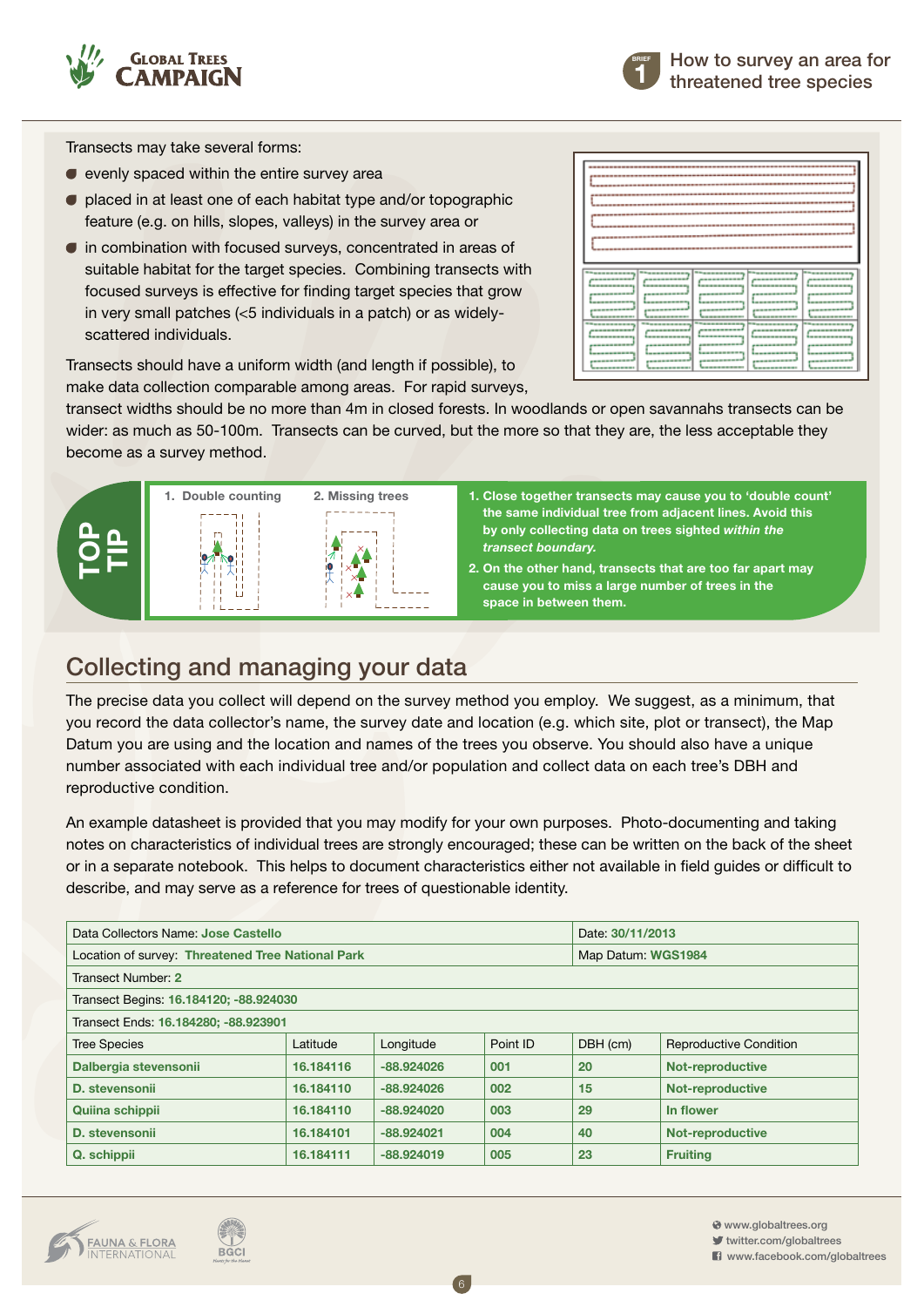



# What Next?

Data collected in the field should be transferred from data sheets onto a computer for basic data analysis. By analysing your survey data you may be able to answer key questions such as:

- Where does the target species occur?
- How large is/are the population(s) of the target species?
- What is the population structure of the species (e.g. the relative number of mature trees, saplings and seedlings)?
- Does the target species occur in specific habitat types or topographic/geological features in the landscape?

#### **Products from basic data analysis may include:**

- (1) A topographic map of tree locations, produced by plotting coordinates by hand or in GIS software (usually very basic software is included with your GPS).
- (2) Basic statistics on abundance, location, and habitat for your target species. These may include:
	- Total number of stems
	- Maximum, minimum and average DBH
	- % of trees in each category of reproduction
	- Elevation range of the species
- (3) Minimum convex polygons, or the total area, covered by the overall population or by each cluster (sub-population) of individual trees.

# Using your data

Survey data can be used to support a number of longer-term conservation actions for your target species including:

7

- Identifying priority locations for long-term monitoring and patrolling (see [GTC Brief 3](http://www.globaltrees.org/resources/brief3) for advice on Monitoring)
- Identifying 'mother trees' for future seed collection (see [GTC Brief 5](http://www.globaltrees.org/resources/brief5) for advice on Seed Collection).
- Identifying suitable habitat types and locations for planting (see [GTC Brief 9](http://www.globaltrees.org/resources/brief9) for advice on reinforcing wild populations of threatened trees).
- Using the data to predict the locations of other populations in un-surveyed areas. This requires the expertise of someone familiar with regression models and GIS statistics.
- Sharing the data with other scientists and conservation organisations. Data can contribute to national, regional or global Red List assessments or can be used to inform conservation action plans for the species.



Analysing data on the location of tree species will help you identify and revisit priority sites for regular monitoring. Credit: Zhao Xingfeng/FFI



 www.globaltrees.org twitter.com/globaltrees **El** www.facebook.com/globaltrees